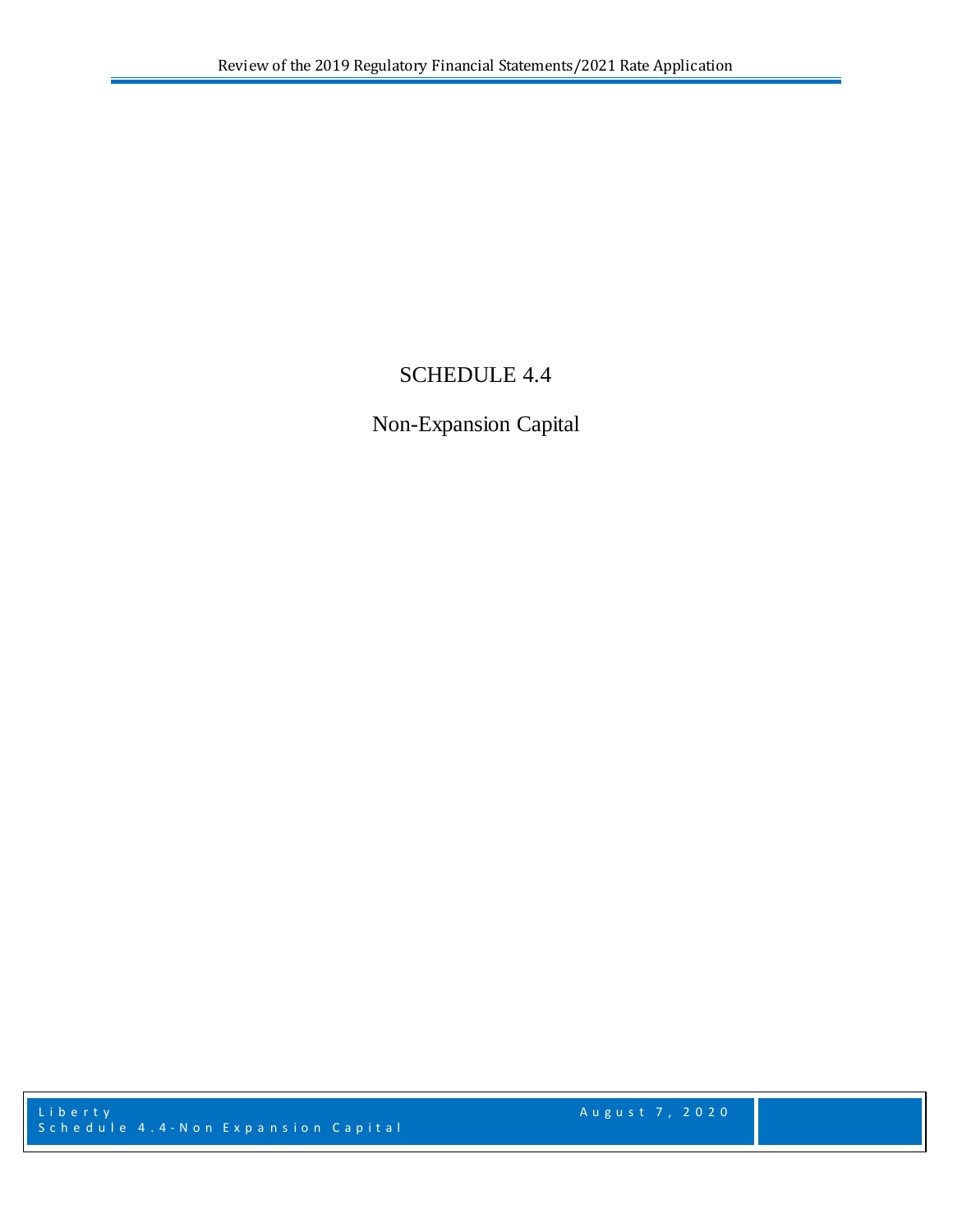- Provided below is the specific capital expenditures unrelated to load growth that were included
- in EGNB/Liberty's 2019 approved budget, and actual amounts expended in 2019. Further
- provided below is an analysis of any material variances between actual and budget.

| 1              |                                      | (1)                         |    | (2)          |    | $(3)=(2)-(1)$ |  |
|----------------|--------------------------------------|-----------------------------|----|--------------|----|---------------|--|
|                |                                      | <b>Capital Expenditures</b> |    | 2019 Budget  |    |               |  |
|                |                                      | Unrelated to Load           |    | Unrelated to |    | Variance      |  |
| $\overline{c}$ |                                      | Growth                      |    | Load Growth  |    |               |  |
| 3              | General plant                        |                             |    |              |    |               |  |
| 4              | Computer hardware & software         | \$<br>54                    | \$ | 88           | \$ | (34)          |  |
| 5              | Tools and work equipment             | 48                          |    | 31           |    | 17            |  |
| 6              | Office furniture and equipment       | 0                           |    | 5            |    | (5)           |  |
| 7              | Transportation                       | 164                         |    | 379          |    | (215)         |  |
| 8              | Incentives                           |                             |    |              |    |               |  |
| 9              | Leasehold improvements               | 257                         |    | 60           |    | 197           |  |
| 10             | Subtotal                             | 523                         |    | 562          |    | (39)          |  |
| 11             |                                      |                             |    |              |    |               |  |
| 12             | Distribution plant                   |                             |    |              |    |               |  |
| 13             | Land                                 |                             |    |              |    |               |  |
| 14             | Rights of way and easements          |                             |    |              |    |               |  |
| 15             | Distribution mains                   | 91                          |    | 432          |    | (341)         |  |
| 16             | <b>Street services</b>               |                             |    |              |    |               |  |
| 17             | Meters and regulators                | 2,132                       |    | 766          |    | 1,366         |  |
| 18             | <b>Stations</b>                      | 126                         |    |              |    | 126           |  |
| 19             | Subtotal                             | 2,349                       |    | 1,198        |    | 1,151         |  |
| 20             |                                      |                             |    |              |    |               |  |
| 21             | Total plant unrelated to load growth | \$<br>2,872                 | \$ | 1,760        | \$ | 1,112         |  |

 Computer Hardware and Software are \$34K under budget due to underspend on laptops (\$30K), servers and storage (\$21K), and training room upgrades (\$3K) offset by overspend on office equipment (eight mobile radios) (\$20K).

 Tools and Work Equipment are \$17K over budget due to higher than expected spend on electric pressure reorders in M&R (\$15K), and higher than expected contingency spend (\$11K) offset by

lower than expected replacement tools (\$9K).

Transportation is \$215K under budget due to 2019 planned but not purchased custom welding rig

(\$150K), and three replacement vehicles purchased on a plan of five (\$78K), offset by higher than

expected outfitting on vehicles (\$13K).

- Leasehold Improvements is over budget by \$197K due to unplanned completion of Customer Call
- Centre (\$116K), and unplanned completion of employee lounge (\$81K).